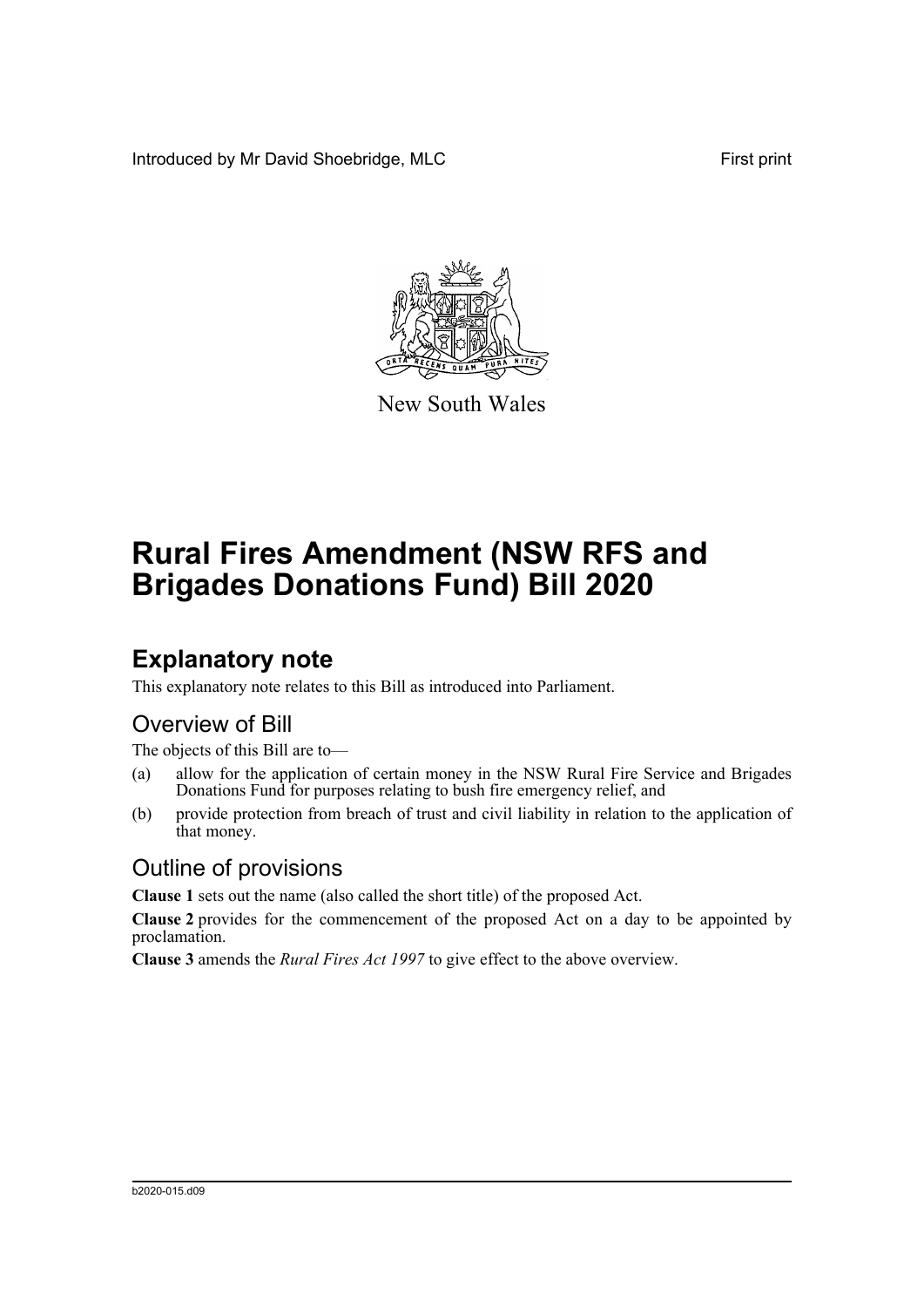Introduced by Mr David Shoebridge, MLC First print

Page



New South Wales

# **Rural Fires Amendment (NSW RFS and Brigades Donations Fund) Bill 2020**

### **Contents**

|  |                                           | raye |
|--|-------------------------------------------|------|
|  | Name of Act                               |      |
|  | 2 Commencement                            |      |
|  | 3 Amendment of Rural Fires Act 1997 No 65 |      |
|  |                                           |      |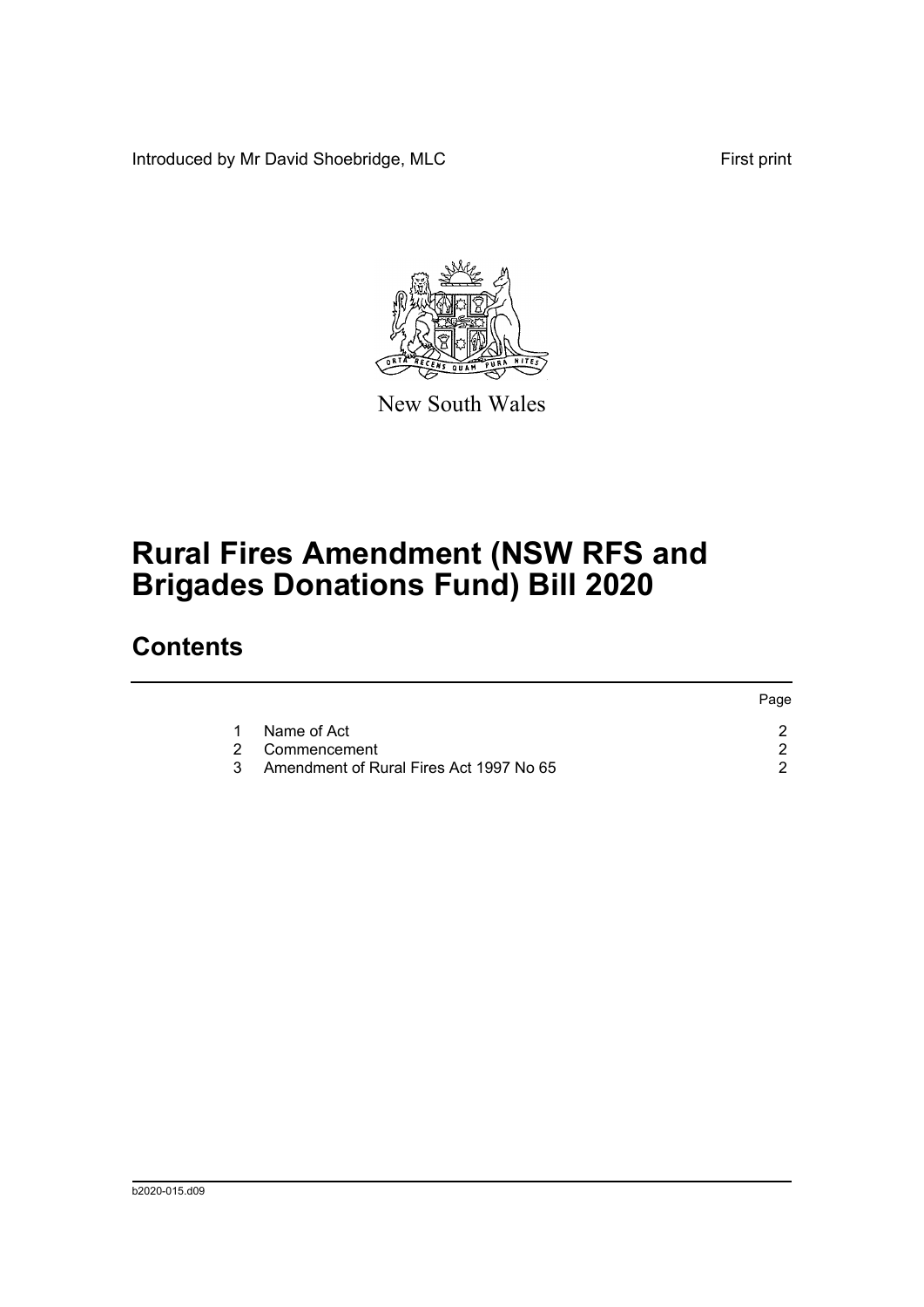

New South Wales

# **Rural Fires Amendment (NSW RFS and Brigades Donations Fund) Bill 2020**

No , 2020

#### **A Bill for**

An Act to amend the *Rural Fires Act 1997* to allow for the application of certain money in the NSW Rural Fire Service and Brigades Donations Fund for purposes relating to bush fire emergency relief.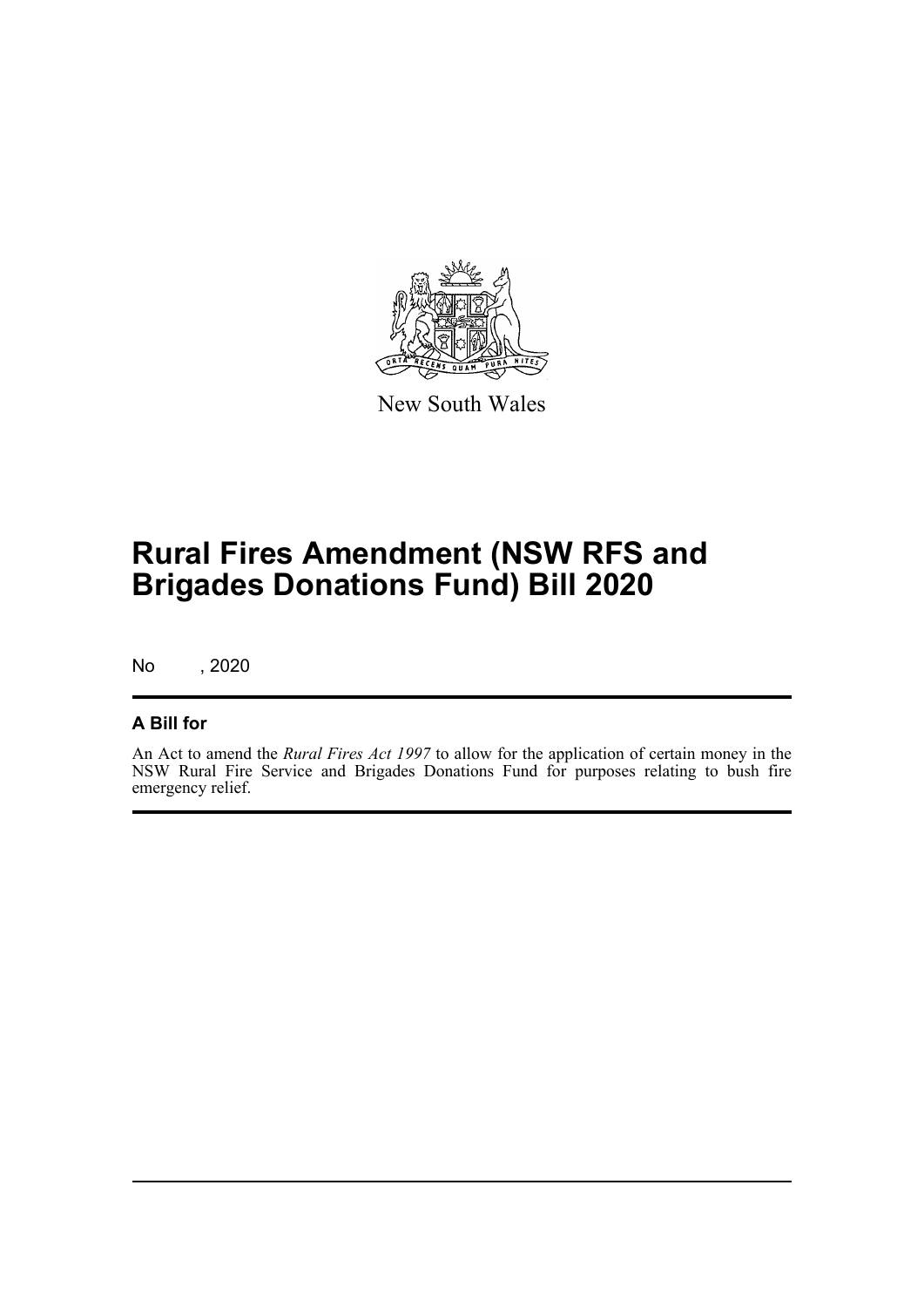Rural Fires Amendment (NSW RFS and Brigades Donations Fund) Bill 2020 [NSW]

<span id="page-3-2"></span><span id="page-3-1"></span><span id="page-3-0"></span>

|              |                                                                                          |                                                                   |     | The Legislature of New South Wales enacts—                                                                                                                                          | $\mathbf{1}$   |  |  |
|--------------|------------------------------------------------------------------------------------------|-------------------------------------------------------------------|-----|-------------------------------------------------------------------------------------------------------------------------------------------------------------------------------------|----------------|--|--|
| 1            | <b>Name of Act</b>                                                                       |                                                                   |     |                                                                                                                                                                                     |                |  |  |
|              | This Act is the Rural Fires Amendment (NSW RFS and Brigades Donations Fund)<br>Act 2020. |                                                                   |     |                                                                                                                                                                                     |                |  |  |
| $\mathbf{2}$ | <b>Commencement</b>                                                                      |                                                                   |     |                                                                                                                                                                                     |                |  |  |
|              | This Act commences on a day to be appointed by proclamation.                             |                                                                   |     |                                                                                                                                                                                     |                |  |  |
| 3            | Amendment of Rural Fires Act 1997 No 65                                                  |                                                                   |     |                                                                                                                                                                                     |                |  |  |
|              | <b>Section 137A</b>                                                                      |                                                                   |     |                                                                                                                                                                                     |                |  |  |
|              | Insert after section 137-                                                                |                                                                   |     |                                                                                                                                                                                     |                |  |  |
|              | 137A                                                                                     | Application of NSW Rural Fire Service and Brigades Donations Fund |     |                                                                                                                                                                                     |                |  |  |
|              |                                                                                          | (1)                                                               |     | Despite the terms of the deed, the trustees may pay or apply relevant<br>trust money for the purpose of providing support or assistance to any<br>one or more of the following—     | 11<br>12<br>13 |  |  |
|              |                                                                                          |                                                                   | (a) | the families of volunteer rural fire fighters killed while providing<br>rural fire services,                                                                                        | 14<br>15       |  |  |
|              |                                                                                          |                                                                   | (b) | volunteer rural fire fighters injured while providing rural fire<br>services,                                                                                                       | 16<br>17       |  |  |
|              |                                                                                          |                                                                   | (c) | people and organisations providing care to animals injured or<br>displaced by bush fires,                                                                                           | 18<br>19       |  |  |
|              |                                                                                          |                                                                   | (d) | people and communities that are significantly affected by bush<br>fires.                                                                                                            | 20<br>21       |  |  |
|              |                                                                                          | (2)                                                               |     | Subsection $(1)$ is limited to people, organisations or communities within<br>Australia.                                                                                            | 22<br>23       |  |  |
|              |                                                                                          | (3)                                                               |     | Nothing done by a trustee in accordance with this section is to be<br>regarded for any purpose as constituting a breach of trust or breach of<br>the deed by the trustee.           | 24<br>25<br>26 |  |  |
|              | (4)<br>section.                                                                          |                                                                   |     | Without limiting subsection (3), a trustee does not incur any civil<br>liability for any act done or omitted to be done in accordance with this                                     | 27<br>28<br>29 |  |  |
|              |                                                                                          | (5)                                                               |     | In this section-                                                                                                                                                                    | 30             |  |  |
|              |                                                                                          |                                                                   |     | deed means the NSW Rural Fire Service and Brigades Donations Fund<br>Trust Deed.                                                                                                    | 31<br>32       |  |  |
|              |                                                                                          |                                                                   |     | <i>relevant trust money</i> means gifts or contributions received by or on<br>behalf of the trust during the period commencing on 1 November 2019<br>and ending on 1 February 2020. | 33<br>34<br>35 |  |  |
|              |                                                                                          |                                                                   |     | trust means the NSW Rural Fire Service and Brigades Donations Fund.                                                                                                                 | 36             |  |  |
|              |                                                                                          |                                                                   |     | <i>trustee</i> means a trustee of the NSW Rural Fire Service and Brigades<br>Donations Fund.                                                                                        | 37<br>38       |  |  |